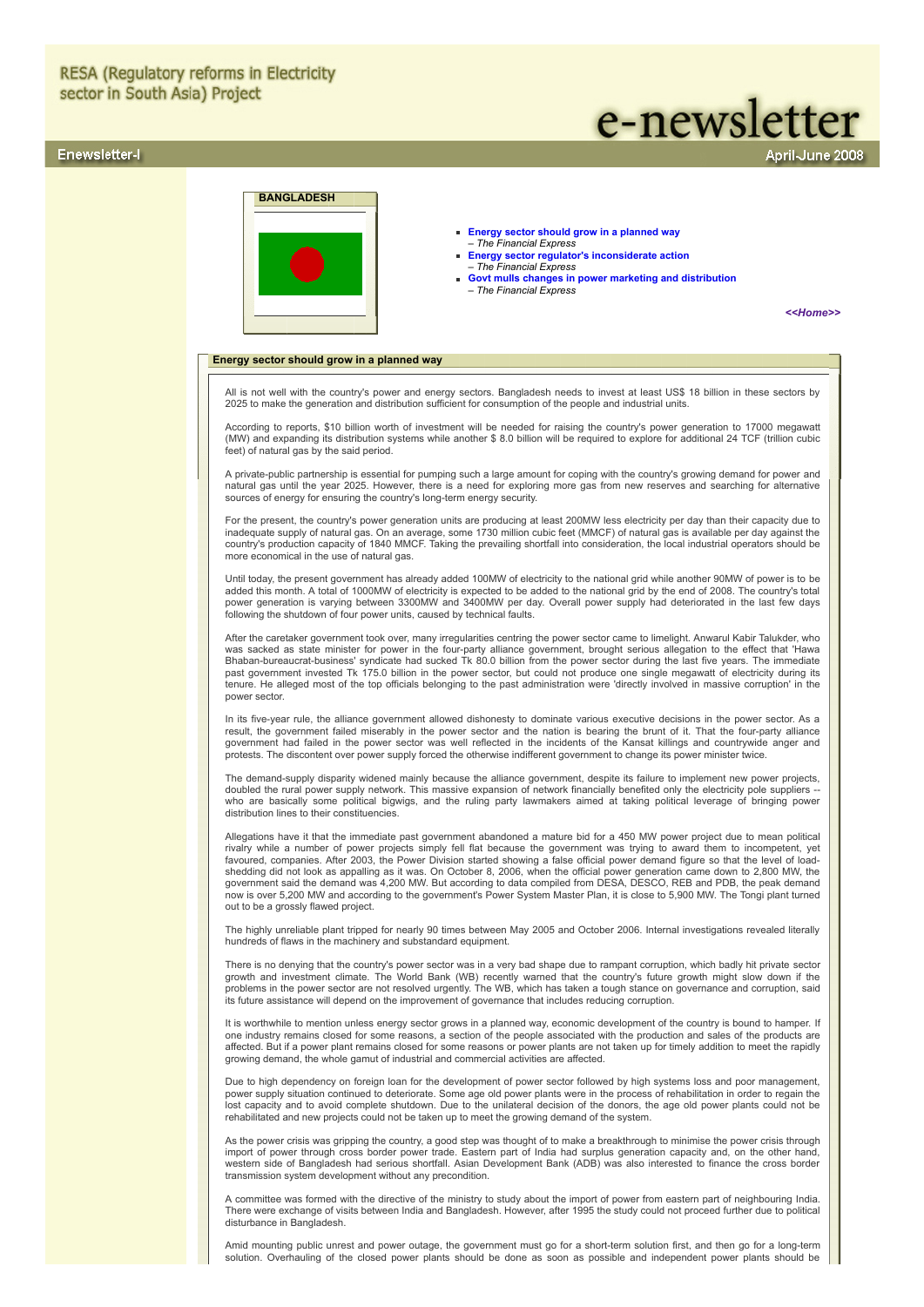$\epsilon$ 

*The Financial Express, 06.04.08*

# <span id="page-1-0"></span>**Energy sector regulator's inconsiderate action**

The situation with country's power supply does not require any elaboration. For power-users have been victims of frequent loadshedding day in, day out. In the summer days, the extent of load shedding peaks, causing untold sufferings to all concerned, including industries and commercial establishments. The problem of power, instead of showing signs of any improvement, has aggravated over the years, notwithstanding the fact all the governments for more than one decade and a half have made tall promises to bring about a noticeable change in the situation in the sector.

There is no denying the deteriorating power situation has affected all. But the worst-hit has been the industrial sector. The<br>accumulated loss of production in mills and factories due to frequent power outages would run in sustained by individual mills and factories, obviously, has a serious negative impact on the national economy. Failing to cope with a deteriorating power situation, many individual mills and factories-a large number of those are engaged in the production of export goods-- have installed captive power plants at their respective premises to maintain uninterrupted production. The production units fitted with such power plants are spending a good amount of money every month on fuel.

The extent of dependence on captive power plants can be well understood from their total generation capacity-an estimated 1100 megawatt (MW) to 1200 MW-which is almost equivalent to the average daily shortfall in power generation. Had the mills and factories remained solely dependent on the official supply of power, the outcome, no doubt, would have been disastrous.

However, the Bangladesh Energy Regulatory Commission (BERC) instead of appreciating the initiatives taken by the owners of mills and factories has, as it seems to be the case, decided to penalise the latter. Through a notification issued in January last, the BERC<br>had made it mandatory to secure license for captive/ standby generators beyond 1.0 MW c Sunday deplored the BERC action and urged the government to immediately intervene to exempt the users from the payment of license fees for power generators.

The related law, as the business leaders have noted, empowers the BERC to provide such an exemption. Actually, it has become a moral, if not legal, responsibility on the part of the government to be sympathetic to the cause of the mills and factories using their own<br>power generators, particularly, when it has been failing to make sufficient electr have easily ignored the request from the business leaders, had the power generators been engaged in selling power to others.

Under such circumstances, the notification that provides for imposition of licence fees for captive power plants does reflect an inconsiderate attitude of the BERC. The regulator should have taken into consideration the situation prevailing in the power sector before issuing such a notification. Its action has come in contrast to that of another regulator-the Bangladesh Telecommunication Regulatory Commission (BTRC)-which is trying to ensure further growth of the telecom sector by providing necessary incentives to the<br>operators in the sector. The BTRC has also earned kudos for its recent actions to streaml sector. Thus, the basic objective of a regulator should be to facilitate proper growth of its various client groups, not to impose unnecessary burden on them.

Ctop

*The Financial Express, 17.05.2008*

# <span id="page-1-1"></span>**Govt mulls changes in power marketing and distribution**

The government is preparing a policy that seeks to introduce major changes in the existing marketing and distribution of power in the country. The changes are aimed at wooing more private sector investments in the power sector, officials said.

"The Power Division has started work on the formulation of the proposed policy to allow private power producers to use the state-<br>controlled national electricity transmission line," power secretary Dr M Fouzul Kabir Khan t Grid Company of Bangladesh (PGCB) has already been asked to prepare a draft of the proposed policy and submit it to the power division by next week.

At present the state-owned Bangladesh Power Development Board (BPDB) is the lone buyer of electricity as it purchases power from all producers, both private and public, and sell it to different state-owned distribution companies. He said the PGCB carries electricity through its countrywide electricity transmission lines and collects wheeling charge under the existing system.

The state-owned distribution companies like Dhaka Electric Supply Authority (DESA), Dhaka Electric Supply Company (DESCO) and<br>Rural Electrification Board (REB) purchases electricity from the BPDB at the rates fixed by the companies also sell electricity to different clients like, industries, commercial entities and households at the prices fixed by the government, as per the existing system.

But once the policy is adopted the private entrepreneurs would have an edge in setting up power generation plants and sell the electricity to the clients of their choices, the power ministry officials said.

Under the planned policy private entrepreneurs would fix up tariffs of their electricity and all relevant issues through negotiations with their respective clients, while the PGCB would collect wheeling charges from the private sector entrepreneurs for using its facility, they added. The existing system has created a monopolistic situation, as the BPDB is the lone buyer of electricity from the power plants, an owner of a private-run power plant alleged requesting anonymity.

It has fueled corruption in the power sector as the clients do not have any option open before them other than buying electricity from the BPDB, he added. The new system might create a window of opportunity for private sector investments in the country's ailing power sector as the private power producers would have freedom to sell electricity to the clients of their choice and at negotiated rates.

Sources said due to absence of such a policy the power ministry is yet to utilise the country's huge captive power generation facility, which is around 1,000 megawatts (MW). The incumbent government last year initiated a process to bring additional power, generated by private sector captive power units, to the national grid. The government fixed tariff rates offered to the captive power producers<br>were below the expectation of the latter. Currently, the country's total power generatio estimated demand for over 5,000 MW.

Ctop

*The Financial Express, 28.09.2008*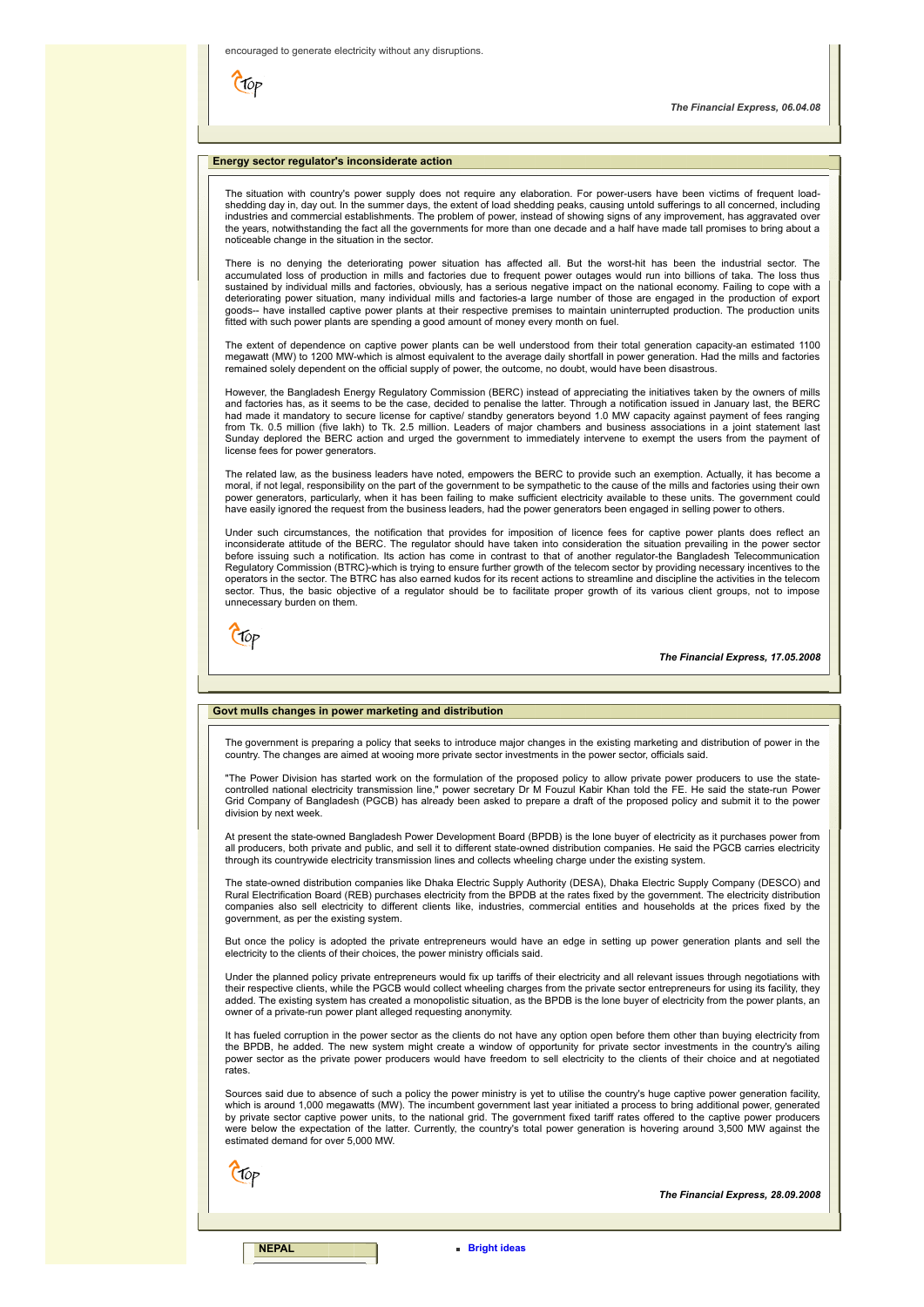

*[<<Home>>](file:///D:/KSH/Websites/RESA/RESA-Enews-I.htm)*

# <span id="page-2-0"></span>**Bright ideas**

For a country like Nepal where power brownouts last eight hours a day, improving efficiency in electricity consumption and distribution<br>is crucial. Power generation has not increased for the last seven years. Such extended by controlling extravagant consumption and enhancing efficiency.

echnical and commercial losses amount to 35 percent in Nepal. This can be cut to 20-25 percent with some effort. The Nepal Electricity Authority (NEA) is the sole body responsible for generating, distributing and managing electricity in the country. If the NEA cannot raise power production to keep up with demand, it should look into increasing efficiency with a view to trimming down loadshedding hours.

owever, there are numerous obstacles that need to be overcome before this can be achieved. These barriers can be classified as<br>external and internal. Technology is the first external barrier. Generally, new technology is c new technology is determined by policy.

Secondly, bringing in new technology entails massive investments. Even when the initial investment can be recovered within the lifespan of the technology, the inability to put up the cash required is a barrier. Only banks can come up with the kind of money required.

However, these investments should be linked with the Clean Development Mechanism (CDM) of the UN framework convention for climate change in efficiency projects to defray some of the costs or to augment returns. The second way to increase investments in such projects is to combine the profits from producing new technology products.

In addition to the external hurdles, there are innumerable internal barriers. First, lack of knowledge among the stakeholders is an impediment to electricity efficiency. It is absolutely necessary to spread the message about the benefits of electricity efficiency.<br>Consumers are reluctant to invest in energy efficient appliances because of their high in term advantages in the form of lower power bills and reduced energy use which ultimately benefits the entire country.

Secondly, electricity is indirectly subsidized, and customers do not have to pay the actual price. If people were made to pay what it actually costs, they would be more careful and would stop extravagant and unproductive use of electricity at home and at the workplace.

Thirdly, there is no incentive to adopt new technology designed to make more efficient use of energy. Appropriate incentive programs would encourage consumers to save power. Lastly, it is necessary to formulate relevant policies to reflect losses arising out of<br>inefficiency in the power tariff. This means passing on the cost to the users. In order to im punishment scheme should be enforced to stop extravagant use of electricity.

The advent of new technology and equipment will ultimately benefit the consumers. This will raise electricity efficiency thereby helping them to save on electricity bills and recover the outlay in a short period.

However, consumers of lower-income groups cannot afford the extra expenses of obtaining new efficient products. For instance, a 25-<br>watt compact fluorescent light bulb (CFL) costs around Rs 350. This is 12 times the price

Using CFL bulbs will lower the monthly electricity bill for consumers, but they are not very keen about using them because they are not<br>aware of the benefits and because they cost a lot. Therefore, it would be advisable to first-time users belonging to lower-income groups. Urban consumers with higher incomes can be required to adopt energy-efficient technology by effective monitoring and employing a reward and punishment system.

Another appropriate example would be the water pumps used by farmers to irrigate their fields. The government has been providing subsidies to farmers who use pumping sets. These grants have been praised as a laudable step as they help to raise farm output.

But the thing is that farmers are using obsolete equipment that consumes massive amounts of electricity. And they don't have the money to upgrade to improved pumps. Credit facilities at subsidized interest rates would allow them to purchase energy-efficient machines, and this is where banks come in.

The above examples are related to lower unit consumption. The industrial sector, of course, is much bigger. In fact, it is the largest consumer of electricity. Industry is a vital segment of the economy that provides employment to a large number of people and<br>produces various necessary goods. And it also devours enormous amounts of energy. Manufacturing c thus making Nepali goods less competitive in both the domestic and international markets. This is partly the result of obsolete plants<br>that burn lots of expensive energy. Therefore, in order to reduce such inefficient powe incentives to replace their outdated machinery. Such a move will save electricity besides bringing down the cost of production.

Load-shedding has a very negative impact on the economy. These brownouts are a consequence of demand outstripping supply.<br>Expanding the country's power generation capacity is a long-term project, and requires massive finan that can be done immediately. We can save electricity by employing energy-efficient methods, and thus ease the load-shedding hours.



*Kantipuronline, 11.04.08*

#### <span id="page-2-1"></span>**Power pilferage slur on NEA Official**

The chief engineer of the Chandranigahapur branch Nepal Electricity Authority has been accused of power pilferage. Engineer Nawal Kishor Goit has been indulging in power pilferage since January, allege the locals and NEA staffer. Thanks to Goit, the landlord of the house where Goit resides, Kedar Basnet, is also getting electricity free of charge, allege the locals.

An NEA staffer said the office was losing Rs. 1,000 every month due to Goit's irresponsible act. Goit resides in a lodge located close to the NEA office.

Basnet has other lodges too, and even they, like Basnet, don't have to foot the electricity bill, allege locals. One local, Ashok Pahadi, said, "The NEA is supposed to take action against power thieves. Why is it turning a blind eye to Goit's misconduct?

Meanwhile, Goit countered the allegation that he was stealing power and said he was only availing of official facilities allowed to him. He added that the locals were making an unnecessary hullabaloo over the issue.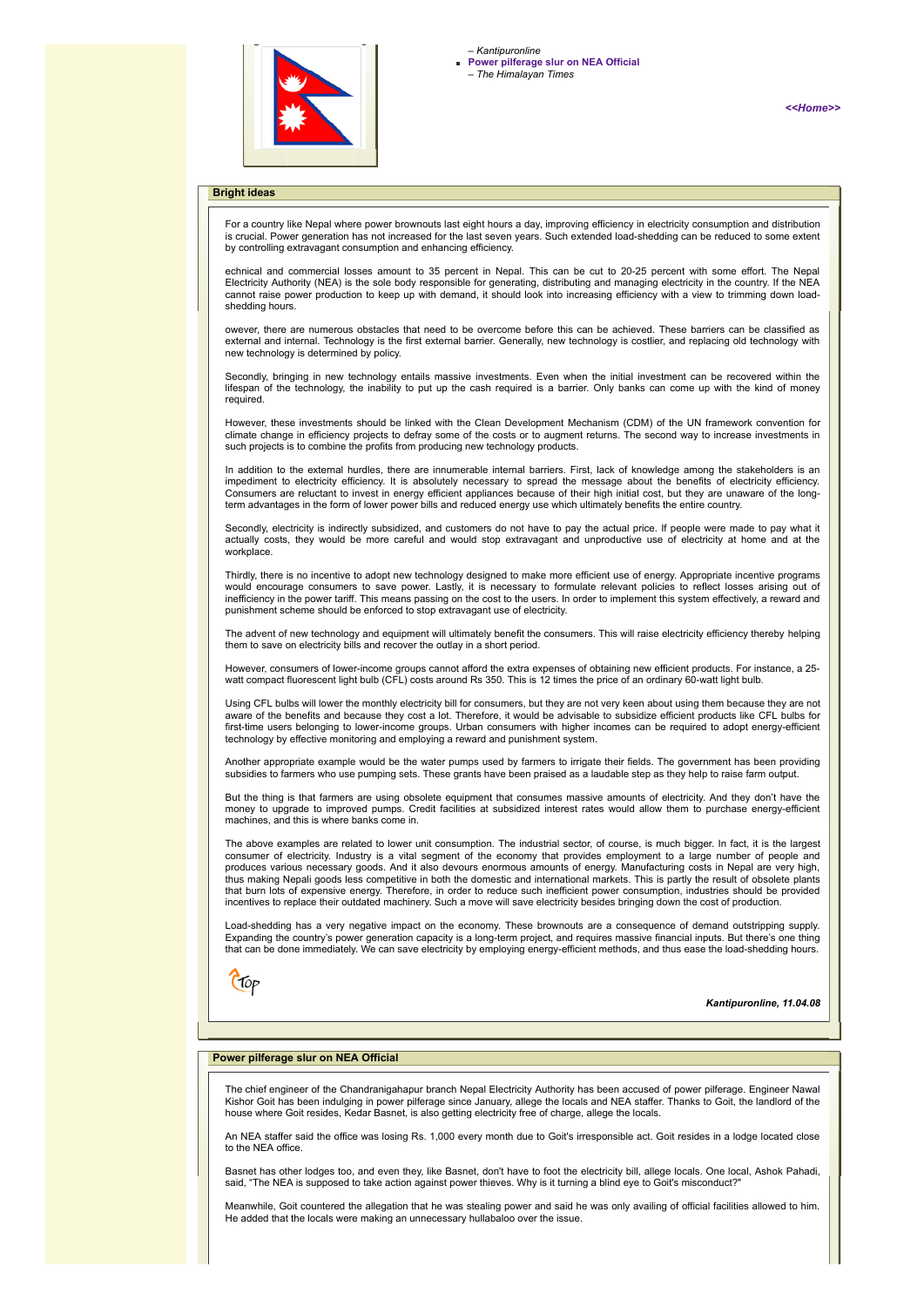

| 5 lakh power connections for rural areas |
|------------------------------------------|
| - The Hindu                              |

- **[Power improves after supply upgrade](#page-3-1)**
- *Times of India* **[Rajasthan to strengthen transmission network](#page-3-2)**  – *The Hindu*
- **[Better quality power for over 10,000 villages](#page-4-0)** – *The Hindu*

*[<<Home>>](file:///D:/KSH/Websites/RESA/RESA-Enews-I.htm)*

#### <span id="page-3-0"></span>**5 lakh power connections for rural areas**

The Rajasthan Government proposes to release about 5 lakh new domestic electricity connections in the rural areas this year in accordance with an announcement made by Chief Minister Vasundhara Raje in her Budget speech. The three public sector power discoms in the State have issued guidelines in this regard.

An official release stated here on Sunday that while 2.34 lakh pending applications for new connections would first be disposed of<br>under the Mukhya Mantri Sab Ke Liye (Chief Minister for all) scheme, the total number of co for families living below poverty line (BPL).

The domestic connections in the less populated areas will be released in groups comprising at least 10 consumers each located within a kilometer from the existing 11 KV lines. In the tribal-dominated and desert areas, the groups will comprise six members each

Crop

*The Hindu, 05.05.08*

#### <span id="page-3-1"></span>**Power improves after supply upgrade**

The state power sector has undertaken the feeder renovation programme, which would result in large-scale power saving that, was earlier being wasted because of transmission and distribution losses. The state-owned power distribution companies in the past one year saved nearly 540 crore units of power, costing about Rs 1300 crore.

The loss reduction efforts have now been showing results, and the trend, if continued, would result in power-saving with the farmers being the biggest beneficiaries with uninterrupted power supply.

The state-owned power distribution companies comprising of Jaipur Discom, Ajmer Discom and Jodhpur Discom initiated the feeder<br>renovation programme in 2006 with a total investments of Rs 3914 crores that would culminate in

"The distribution system was suffering from losses to the tune of 42 per cent because of poor infrastructure and lack of proper techno-<br>economic capital investments to finally effect a turnaround of the Discoms. We kept a the end of 2012 and for this, the feeder renovation programme was conceived as one of the key activities," said RG Gupta, CMD Jaipur Discom.

A pilot project was implemented in Badhal village with a population of 8240 and 707 consumers. The distribution losses in Badhal feeder came down from 67 percent to 13 per cent after the completion of the project.

"It also significantly reduced short circuits and voltage fluctuation in the transformer because of elimination of unauthorised tapping of power. The project was implemented at a cost of Rs 68.57 lakh only," said Gupta.

Similar reform projects in other areas were implemented to cover 8475 rural 11 KV distribution feeders in a phased manner with an objective of reducing distribution losses on 11 KV feeders to below 15 per cent. "The consumers earlier complained of poor power quality in the rural areas as compared to the urban areas. Domestic and agricultural supply was segregated to prevent unauthorised use of capacitors during peak load hours by agricultural consumers. This reduced the power requirement during peak load hours and saved money on purchase of costly power from other states," added Gupta.

Crop

*Times of India, 08.05.08*

#### <span id="page-3-2"></span>**Rajasthan to strengthen transmission network**

The Rajasthan Government has sanctioned projects worth Rs.3,066 crore for strengthening the power transmission network across the State and asked the Vidyut Prasaran Nigam to start the work for installation of six grid sub-stations of 400 KVA each in Barmer, Ajmer, Hindon, Bikaner, Jaisalmer and Bhilwara.

According to Vidyut Prasaran Nigam Chairman and Managing Director Shrimat Pandey, the grid sub-stations would be established at a cost of Rs.1, 905 crore. The new measures are expected to facilitate prompt and efficient transmission of power produced by several upcoming projects in the State.

Mr. Pandey pointed out that the public sector power transmission company had also for the first time decided to establish 45 grid substations of 132 KVA each to save nine crore units of electricity every year. While 12 grid sub-stations of 132 KVA were installed last previous year, Rs.669 crore will be spent on the work this year.

Besides, as many as 15 grid sub-stations of 220 KVA are to be established shortly, with those in Kishangarh, Neemrana, Khushkheda, Kavai and Vishwakarma Industrial Area of Jaipur likely to be completed this year. Work on the grid sub-stations at Renwal, Indira Gandhi Nagar, Special Economic Zone's first phase, Nala Power House, Mansarovar and Bagru in Jaipur district has been speeded up.

The work for 220 KVA grid sub-station has also been taken up at Baran, Bhadra, Sanchore and Boranada Industrial Area in Jodhpur. According to Mr. Pandey, Rs.492 crore would be spent on the construction of all Grid sub-stations of 220 KVA each.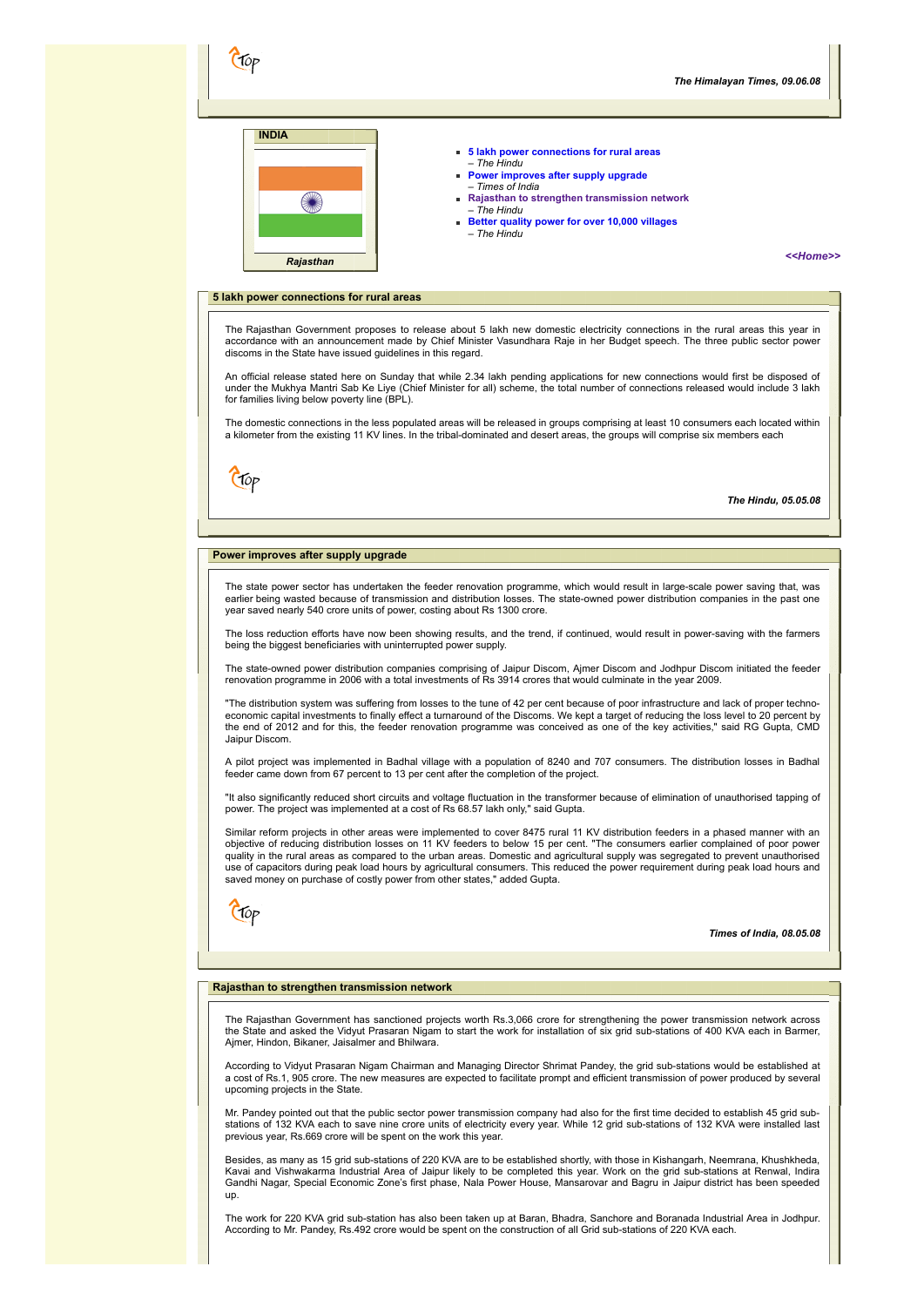## <span id="page-4-0"></span>**Better quality power for over 10,000 villages**

JAIPUR: The public sector Jodhpur Vidyut Vitaran Nigam in Rajasthan has started supplying electricity of high quality to about 10,500 villages in 10 districts within its jurisdiction after completion of its feeder renovation programme.

He power supplied to villages is the same in terms of high quality as that supplied to the urban areas. Jodhpur discom Managing<br>Director B. D. Malu said in a statement that Rs.493 crore had been spent on the ambitious prog transmission and distribution losses from 42 per cent to 27 per cent during the past three years.

Mr. Malu said the 500 remaining villages in the region would start getting the electricity of high quality by this month-end. The discom<br>is trying to further reduce the T&D losses to 20 per cent during the current financia institution.

The Jodhpur discom has released 63,570 new electricity connections under the Kuteer Jyoti Yojana against the target of 60,000 connections. Besides, work has been initiated for electrification of 2,000 hamlets in the desert districts of western Rajasthan. The feeder renovation programme undertaken by the three discoms in Jodhpur, Jaipur and Ajmer has facilitated the supply of high quality electricity to about 31,000 villages across the State.

Ctop

CT0p

*The Hindu, 20.06.08*



- **[Great Bengal power sale 'Exporter' state can't give electricity to its villages](#page-4-1)** – *The Telegraph*
- **[PwC, KPMG to advise Bengal power dept, utilities](#page-5-0)** – *The Economic Times*
- **[Incentives for investors in 'green' power](#page-5-1)** – *The Telegraph*
- **[CESC tariff hike plan may add Rs 212 cr to revenue](#page-5-2)** – *The Economic Times*

*[<<Home>>](file:///D:/KSH/Websites/RESA/RESA-Enews-I.htm)*

# <span id="page-4-1"></span>**Great Bengal power sale - 'Exporter' state can't give electricity to its villages**

The Raj Bhavan in Calcutta could plunge into perpetual darkness if Governor Gopalkrishna Gandhi chooses to express his empathy not just with the denizens of the state capital but also with the vast rural populace of Bengal.

For, figures available with the Centre reveal that Bengal has among the lowest rates of rural household electrification in India despite being a net "exporter" of power in recent years.

Following the new definition of electrification after the launch of the Bharat Nirman programme in 2005, only 20.3 per cent of a total of<br>1.1 crore rural households in the state had electricity against the national average Jharkhand and Uttar Pradesh — have lower levels than Bengal.

What makes Bengal's poor record particularly glaring, sources said is that it has sufficient power availability and also an allocation of 921MW from the central quota. "However, instead of providing electricity to its own people, the state has preferred to export power to other states," a senior official, who did not wish to be identified, said.

In contrast, the other states at the bottom of the heap — Bihar, Uttar Pradesh, Assam and Jharkhand — face acute power shortage. They are in no position to sell or "export" and remain net "importers" of power. On the face of it, the Left Front government's claim of doing well in the power sector and using it as a key incentive to attract private investment to the state is borne out by its "export" record over the last two years.

Other states, too, both sell and buy power at different points during the year. But the West Bengal State Electricity Board (or the renamed West Bengal State Electricity Distribution Company) has been consistently selling much more than it buys from other states.

In the year 2006-07, for instance, Bengal showed a monthly surplus ranging from 33 million units in August 2006 to a maximum of 382 million units in December that year. Its total surplus (export-import) that year stood at over 2,000 million units. In 2007-08, Bengal was once again a net exporter for 10 of the 12 months in the year. In April 2007, it showed a small net import of less than 2 million units and in July, about 15 million units. For the rest of the year, it again sold more power than it imported with the annual figure amounting to around 1,143 million units.

But a closer scrutiny of the state's overall power situation showed that one reason it could sell power to other states was the dismal progress in rural household electrification.

Under the new definition, it is no longer enough to just put up an electricity pole in a village to claim it is electrified. Electrification<br>norms require that at least 10 per cent of households in the village should have anganwadis and Panchayat offices should be electrified, and the sarpanch of the village should issue a certificate saying that the village has been electrified in line with these new norms.

Given the state's poor record, it was placed under the "focus category" by the Centre under the Rajiv Gandhi Grameen Vidyutikaran Yojana (RGGVY) launched in April 2005 to complete rural electrification across the country. The project was initiated in 13 districts of<br>the state, which after completion will ensure electrification of 4,283 un-electrified lakh rural households, including free electricity connections to 97,847 BPL households.

The progress, according to officials monitoring the state, has been "slow" — so far, only 3,184 villages have been electrified and connections provided to 95,493 households, which includes free connections to 59,219 BPL households. The RGGVY will be extended to the remaining districts under the Eleventh Five-Year Plan but even if the state meets the target, a huge number of households will remain without power for some time to come, sources said.

For instance, if the state manages to meet the target of providing electricity to 1.46 lakh rural homes under the first phase of the RGGVY, the total figure will go up to around 24.6 lakh of electrified households. That will still mean that about 85 lakh of the total 110 lakh (1.1 crore) rural households will live in darkness.

Although these figures are in the public domain, political parties, including the Congress, have seldom made use of them. But with the Left constantly attacking the UPA government for its "anti-people" policies, several central ministries have been quietly scrutinising<br>Bengal's own record in heath, education, PDS off take and NREGA implementation. Now rur